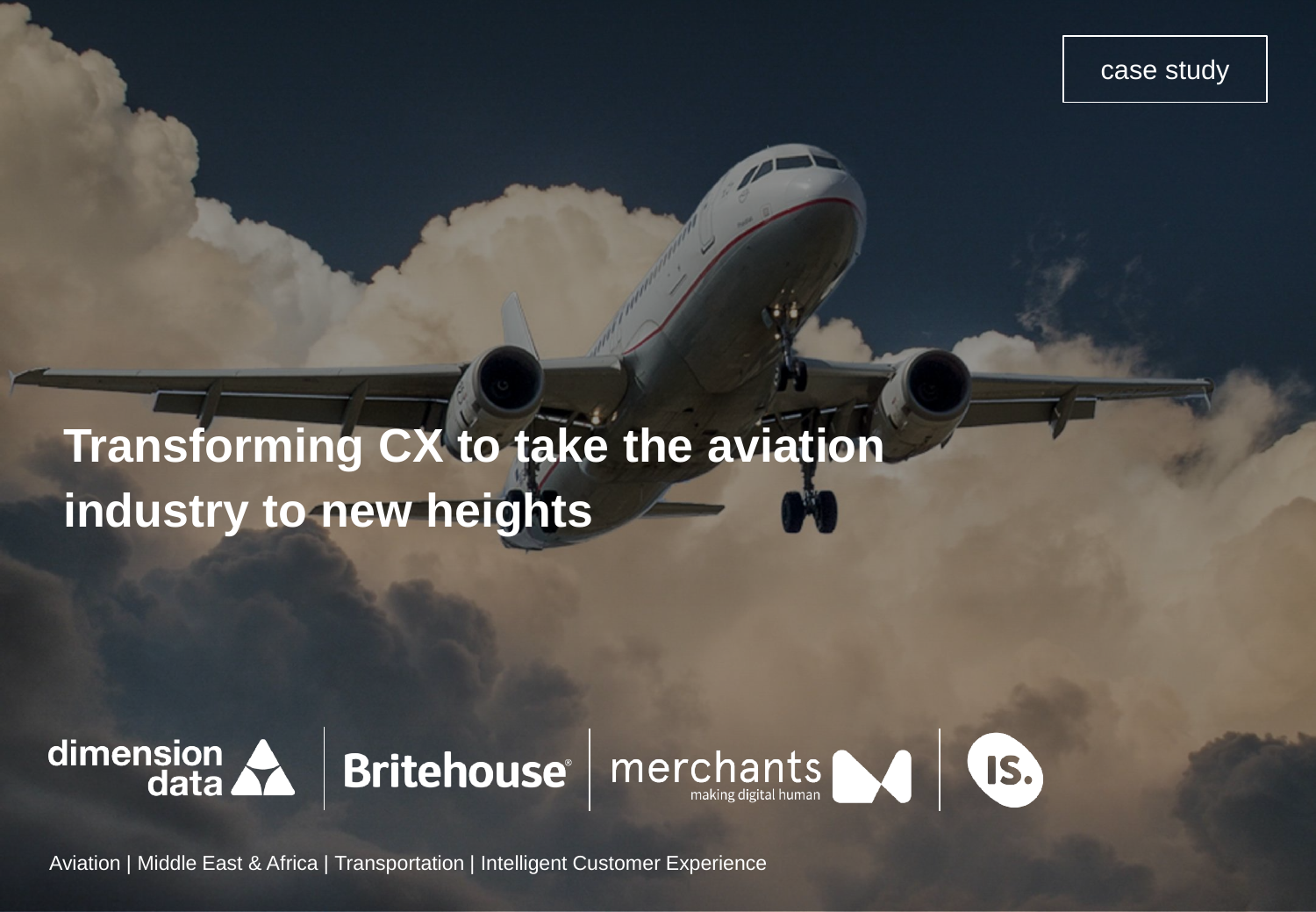# case study

# Transforming CX to take the aviation industry to new heights

Aviation | Middle East & Africa | Transportation | Intelligent Customer Experience

#### **Which services?**

• Customer experience

#### **The approach**

- **Identification**
- Problem statement
- Value stream mapping
- **Identity waste**
- Eliminate waste

**At a glance 'Improving customer travel experiences using people, insight and smart tech***.'*

## **Why the aviation industry needs to innovate to service customers**

It's a fierce market out there for airlines across the globe. Changing customer behaviour and a push to innovate means airlines have to deliver an excellent customer experience across multiple digital touch points – all while staying profitable and embracing the travel tech revolution.

Customers expect value for money, while airlines are under the thumb to find new opportunities for growth.

# **How the aviation industry innovated to improve customer experience**

When delivering solutions for the aviation industry, Merchants takes a thorough and practical approach to finding new opportunities that are focused on growing a business.

Through specialist contact centres, these businesses have relied on an expert ability to deliver the right blend of people, processes and technology to embrace the digital future that customers want.

# **What customer experience did for the aviation industry**

Customer behaviours are changing, as are their expectations when it comes to dealing with any airline. As customer advocates, Merchants will help you identify opportunities for growth, while ensuring you're prepared for the future.

Our partnerships in the aviation industry are built on a firm focus on evolving a customer strategy.